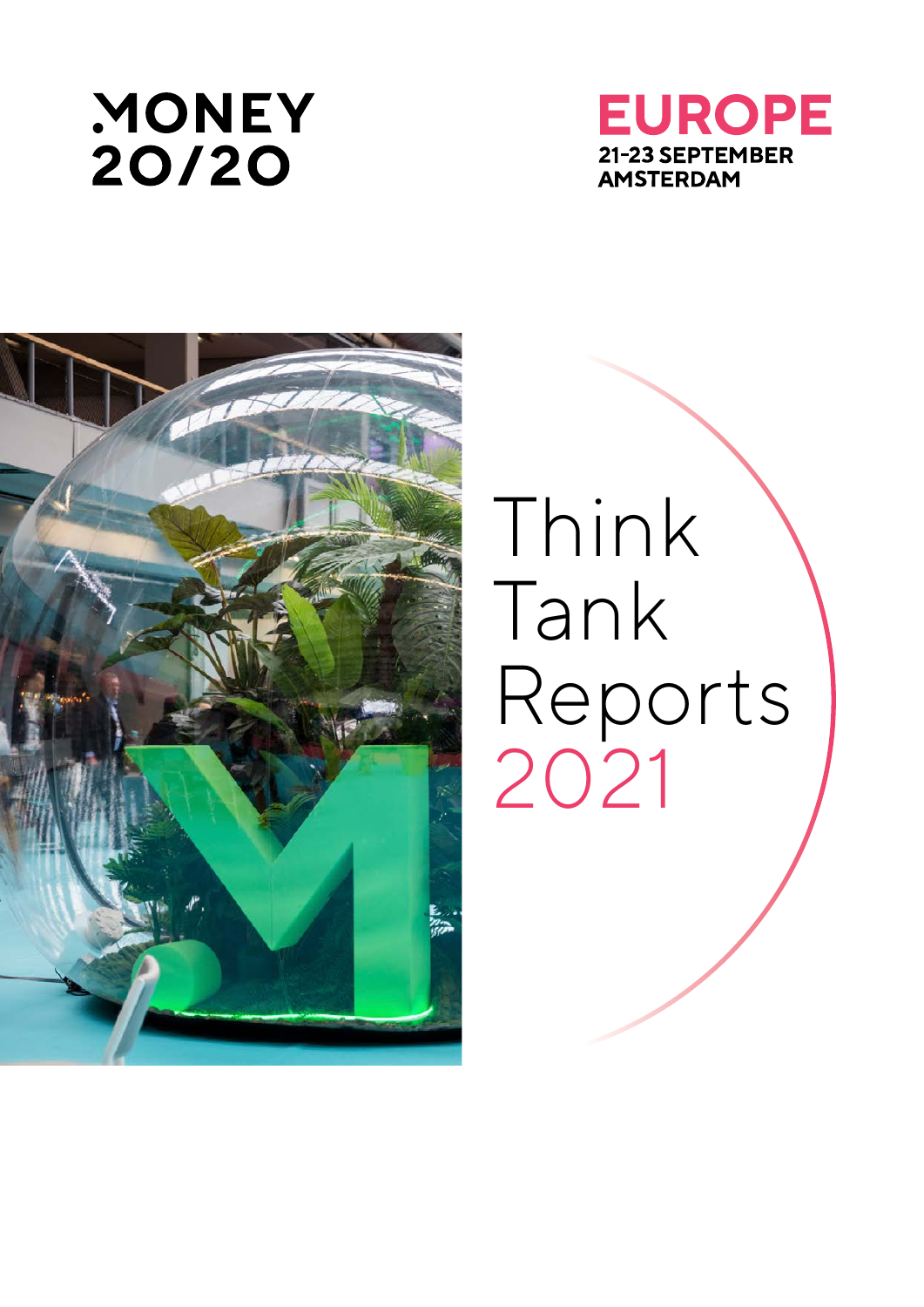## Table of Contents

Fintech's biggest challenges will not be solved by a single person or company. It takes a community. And that's where Money20/20 Europe comes in. Our Think Tank programme created an immersive agenda feature bringing together six groups of up to 15 selected industry players to ideate and cocreate a solution for the most complicated problems we face together.

While the think tanks themselves are epic, the process was beautifully simple. Each of the 6 think tanks operated under Chatham House rules, so participants could feel free to say what was necessary. At the same time, detailed notes were taken so we could deliver recommendations from the discussion to be shared with the industry here.

For many of our questions, the discussions and recommendations included in these reports are merely beginnings. The conversations will continue online, at other events, hopefully face to face, and eventually, back at Money20/20 Europe in 2022.

**3/** How would we interact with money if banks didn't exist?

**5/** The future is trustless. What do we need instead?

**7/** In a world where cards don't exist, what should a payment solution look like?

**9/** What should an open data economy look like?

**12/** What infrastructure do we need to build to enable individuals to control their data and assets in all of their variety?

**15/** What's the least number of times you can have a customer prove their identity?

**18/** Contact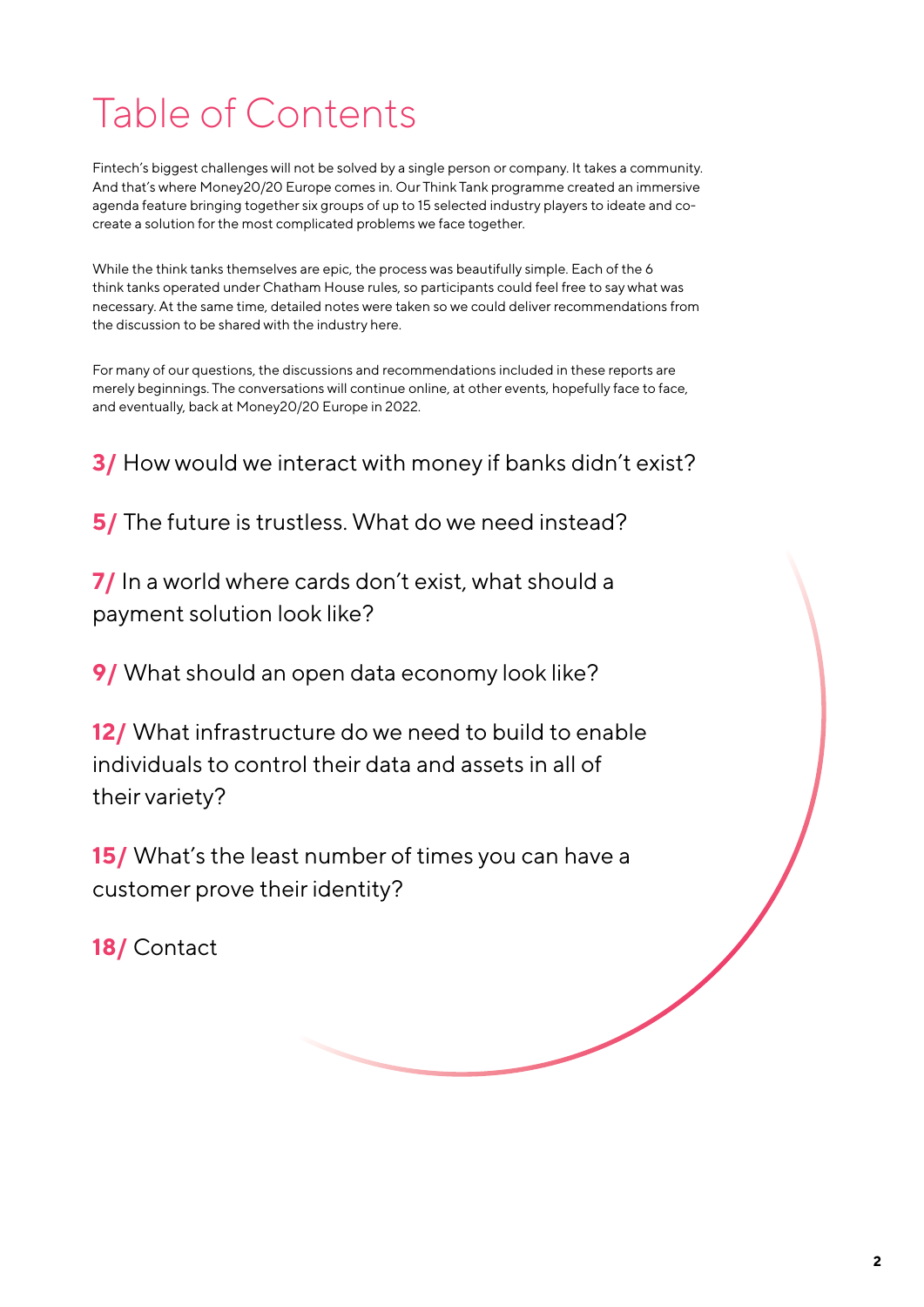### How would we interact with money if banks didn't exist?

If we were to design the world of finance from scratch, how would we go about it? Without assuming the necessity for the existing structure of the industry and current forms in which we access, transact, and manage our financial assets, how would we design the way we interact with money? How do we do it in a way that is conducive to fast, safe, and sustainable progress in the financial services industry and beyond it?

#### **PARTICIPANTS:**

**Leader: Matthew Locsin** Group Vice President, Global Head of Innovation, Publicis Sapient

**Ahmed F. Karsli** CEO, Papara

**Roland Folz** CEO, Solarisbank AG

Novus

**Hristian Nedyalkov** Co-Founder & CEO, **Yorick Naeff** CEO & Co-Founder, BUX



#### **WHY HAVE THIS DISCUSSION NOW?**

The need for banks as the primary financial intermediary has passed as embedded finance and increased technological efficiency have changed the economics. Lower barriers to entry in banking foster competition, which strengthens the market. Banks are still trusted, owing to government deposit insurance, yet safeguarding money is still possible without government involvement.

#### **WHAT WORKS AND WHAT SHOULD WE FIX OR BUILD?**

Banks have historically differentiated themselves on products, but customers think in terms of ecosystems, where they can get added value. They arrive at a transaction, but only at the end of that journey through an ecosystem.

The manufacturing mindset is endemic and to combat that banks must forget the product and focus on optionality. People want personalized experiences and value alignment from their service providers, especially in the medium term.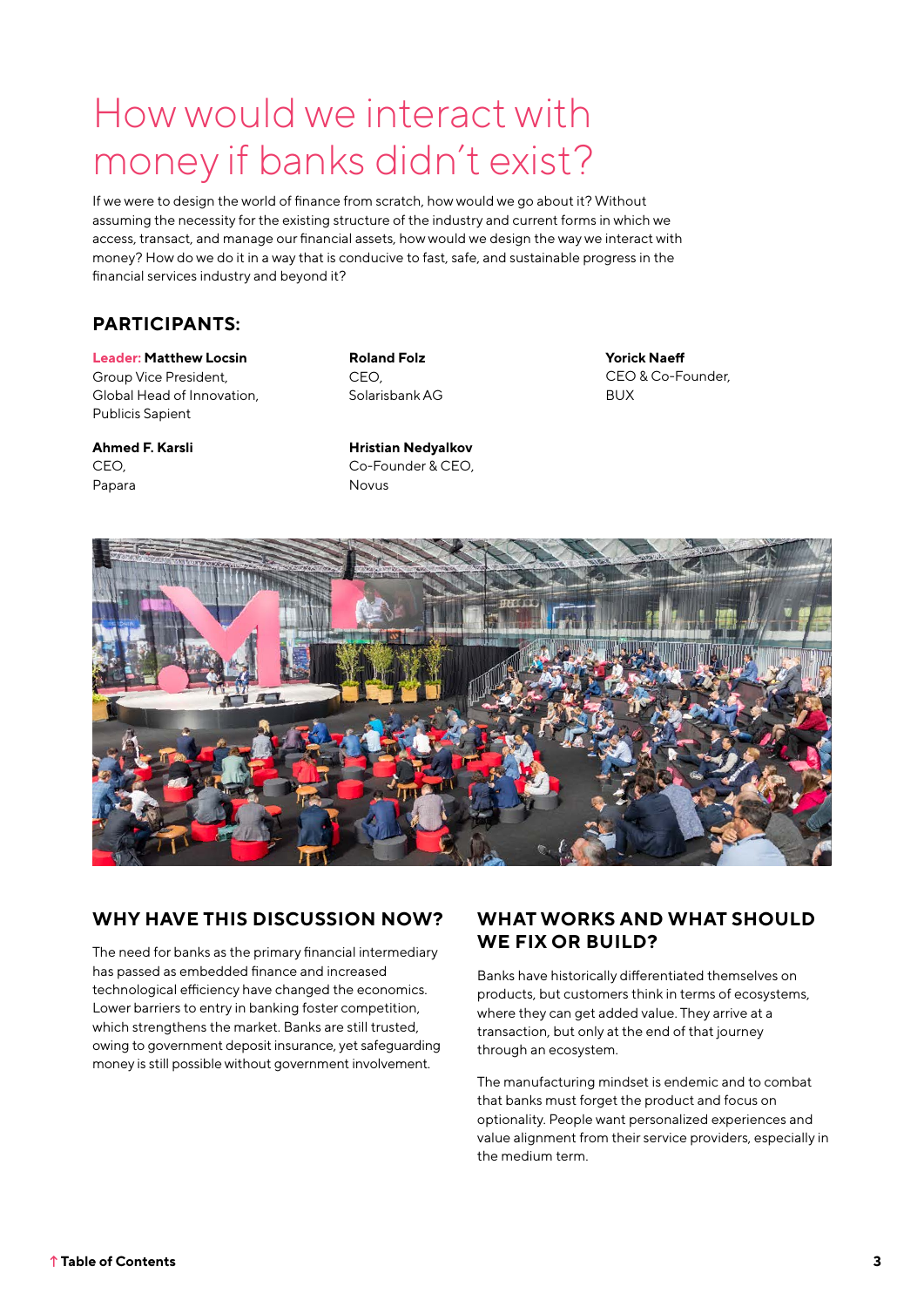Banks should be allowed to charge where there is added value and even then, according to how that value is perceived.

Originally a store of value, money's role in society is as a transactional means to an end. How then can we ensure customers can do what they want in an ecosystem? Banks be reduced to managing money and flows, but that is the root of the product mindset. In traditional banking's defense, this is an inherent conflict because such an ecosystem approach provides a means for customers to consume rather than fostering a business model.

#### **IDENTIFIED NEEDS**

Current levels of transparency are passable, but the pandemic has changed expectations. This generation has more options and better access to data, which means banks cannot afford to be less transparent. Today, customers would simply delete an app and download another.

A degree of rules and regulation is required to support transparency and accountability. However, banks have been reluctant to support those needs. Changes are already possible in terms of faster account opening, not processing payments in batches, and improving nationally fragmented consumer credit laws. Banks do not change these processes because it is not in their interest to do so.

Banks can operate for a societal purpose, however, they have been operating in preference for their shareholders' returns. If banks, or their future inheritors, foster a feeling of being part of a community, it could be powerful. Alternately, we can reposition banking as a different type of player: for example, a government institution with a social remit.

#### **TECHNOLOGY**

The clearest change to financial technology is decentralized finance, or defi, but there are other ways to solve the transactional side of money. Centralized infrastructure enables a few banks to dictate terms, but defi architecture would allow us to iterate faster and better. Scaling defi solutions will take much more time, with embedded finance likely paving the way for defi. Defi also holds the promise of potentially removing the risk of institutions that are too big to fail.

New technologies enable banking at a better cost base, however, ecosystems will integrate financial services in their offering. Below that is a level where someone will provide a universal regulatory and technology layer. Regulators have scrambled to create policies to address what new technology enables, and some policies have missed the mark.

### **SOCIETY**

Banks should be invisible service providers where decentralized or fintech players have the relationship with the customer. The purpose of collecting and lending money is still valid and should still be regulated. What we need to change are the transaction costs. Banks should be allowed to charge where there is added value and even then, according to how that value is perceived. More sophisticated pricing models are required to achieve this, as individual consumers need and value different things.

Banks have a role to play in how money is thought of and utilized, and it should hopefully be an educational role. Customers should know what their deposits are used for and whether that lending has enabled people to do activities that match your values. Banks should aim to improve equality of access to financial services. Customers with high balances can access many services for free, but a customer with low balances has to pay for everything.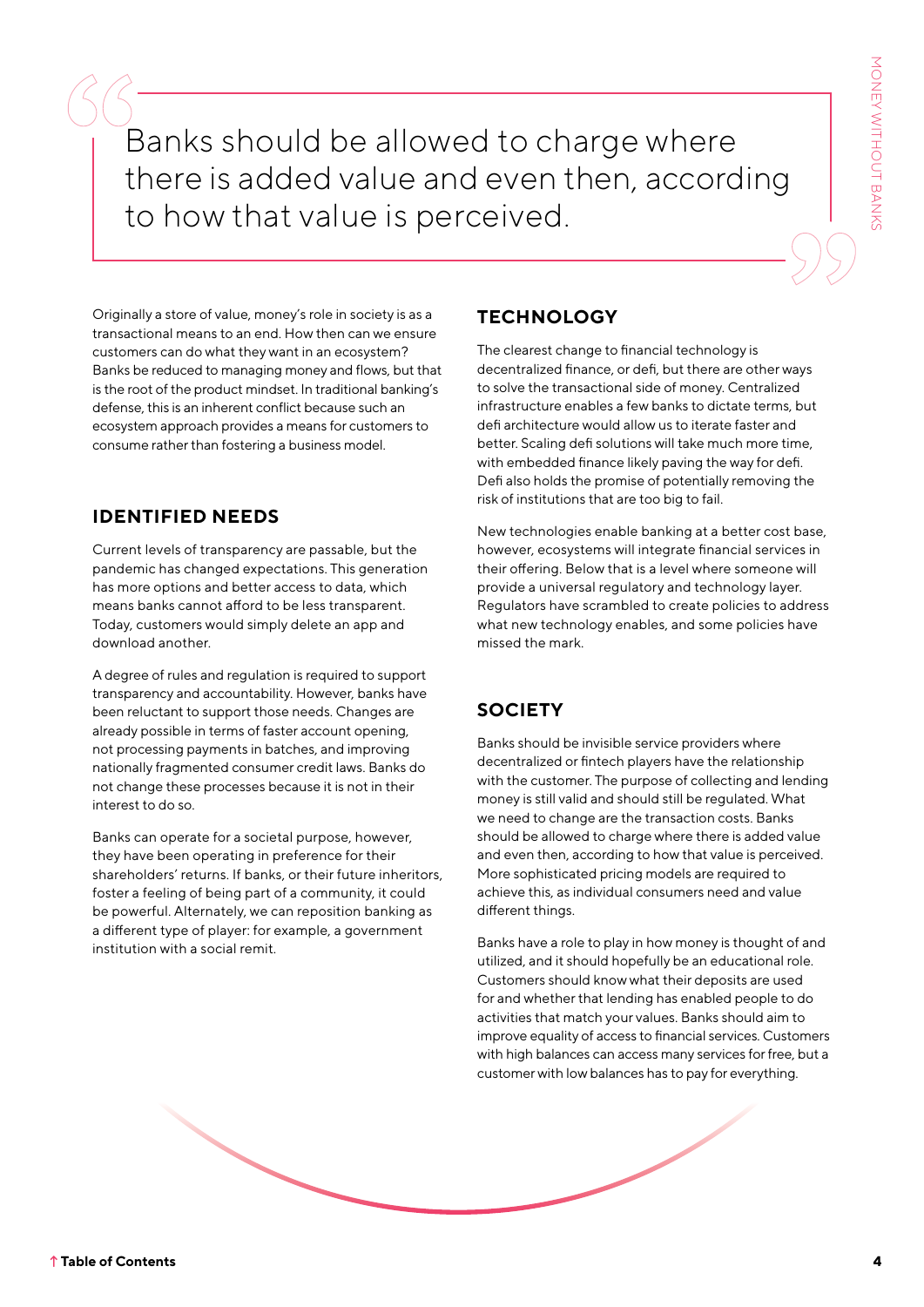### The future is trustless. What do we need instead?

Trust is an outdated concept. We should not need trust to be able to do trade and share. Trust should be an implicit hallmark, not an explicit task. What do we need to develop to remove the need to achieve it? And what do we need instead? We need to build an environment that is safe by default. We need to shift from transactions based on the identification of the counterparties to transactions based on the strongly authenticated credentials of the counterparties. How do we get there?

#### **PARTICIPANTS:**

**Leader: Dave Birch** Global Ambassador, Consult Hyperion

**Felix Gerlach** CPO & Co-Founder, Passbase

**Greg Storm** Co-founder & COO, **TripleBlind** 

**Katryna Dow** CEO & Founder,

Meeco

**Louise Maynard Atem** Research Lead, Women in Identity



#### **DON'T TRUST, VERIFY**

A few foundational truths inform our discussion. First, verification tells you nothing about the type of transaction you're trying to execute. Second, knowing your identity doesn't help a counterparty know what you are. Finally, identity fraud is rampant and has only been accelerated by the pandemic.

#### **IF I'M DRIVING THE CAR, I STEER. IF I'M BEING DRIVEN, WHO STEERS?**

One of the key aspects we have to change is identity. Identity has historically been handed out by governments, but more identity assets are needed to prove your identity and demonstrate an identity history. If we move to the world of Verifiable Credentials, then we don't have to lecture people about changing their passwords and we can help protect them. These credentials, however, have to be consistently weighted so we know how to value them when we aren't familiar with them.

The value of verifiable credentials is about consistency over time. Habit and reputation increase the value of a credential over time. For example, if my AirBnB or Uber rating is un-gameable and is cryptographically protected, why can't my bank access that?

Many of us are far too irresponsible to be given control of important things, such as our identity or verifiable credentials. For the vast majority of people, an infrastructure must be created to control and protect them.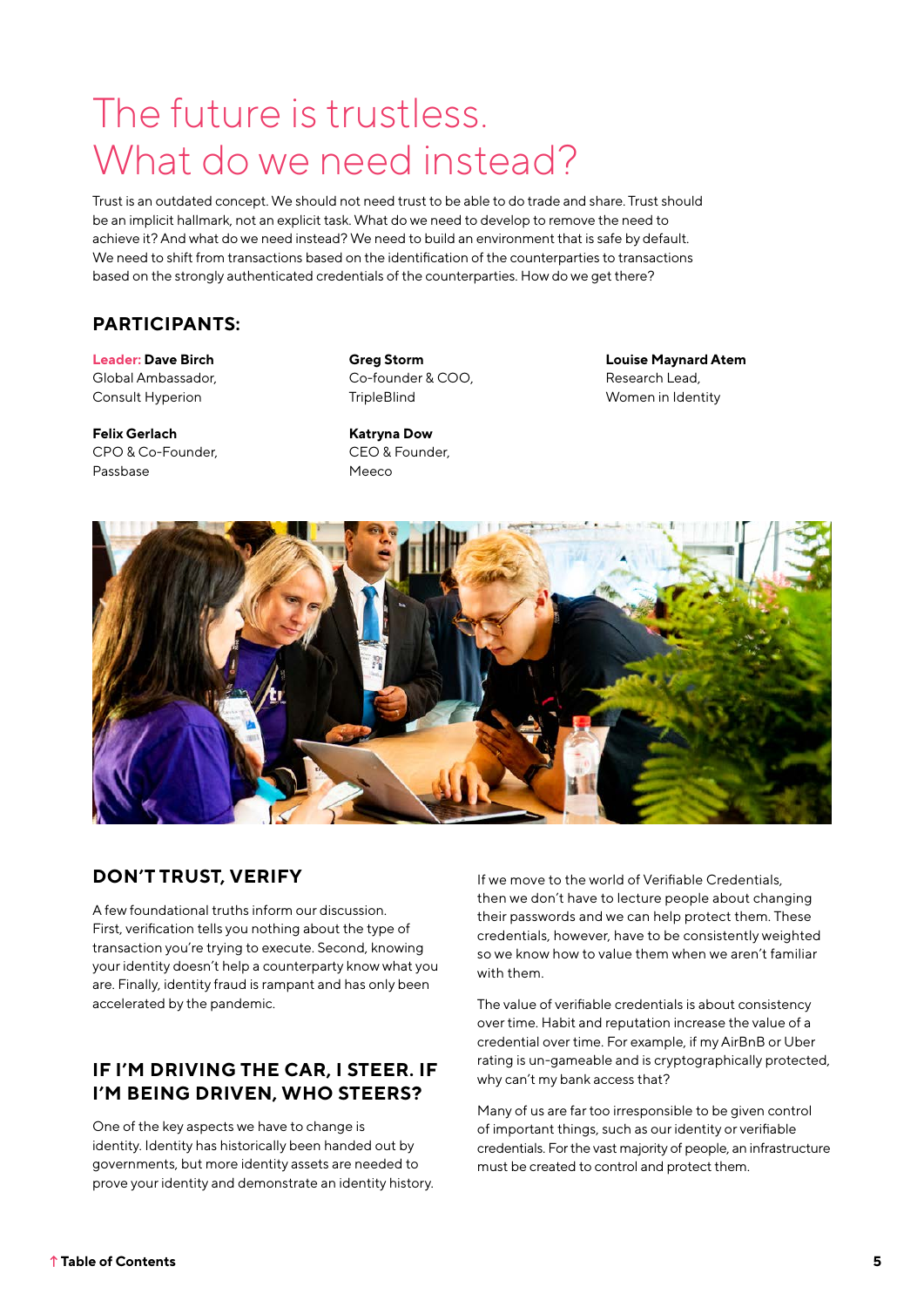#### **WHY CAN'T BANKS MANAGE MY DATA THE SAME WAY THEY MANAGE MY MONEY?**

Which is worse, to lose my money or lose my identity? Probably, identity. Banks should be putting more effort into protecting my identity rather than my money. Banks can already provide a tokenized handshake for data exchange with third parties. But in what scenarios should the data be shared between the multiple parties that together generate transactional data along with the platforms that underpin those transactions? Would you pay the bank to provide you with a tokenized account of all of your transactions?

As soon as other entities trust a system, it can work. In the crypto world, for example, people trust the cryptography. We should build a system that is open and tested, where one set of tokens can be interchanged with another system's tokens.

Finally, how many trusted networks do I need? Passports used to be a universal piece of information for all I needed to do. However, multiple networks may give us more resilience.

#### **WHERE WILL THE BREAKTHROUGH COME FROM IF NOT FROM THE BANKS?**

Hopefully, we will see a privacy switch, similar to the Negroponte switch, where we reallocated TV connectivity to wires and phone connectivity to the air. Privacy technology needs to be more useable and proveable.

An interoperability framework is necessary to make sure we can incorporate all players into a framework that enables new players to build value on top. Trust anchors,

The reason for working with banks is that the alternative is technology companies that have no accountability or regulatory oversight.

Should banks be the party to provide the infrastructure for all of this? There has been a shift in who we trust. After 2008, many don't trust big financial entities. Looking forward, decentralized finance, or defi, gives us an alternative to centralized trusted actors, which should also work for a trusted identity layer.

#### **WHAT'S THE PATHWAY INTO THE MARKET FOR CREDENTIALS?**

Contrary to what some may think, individuals and businesses actually do trust banks because they still use them. Therefore, banks could act like the NHS in the same way we trust health/vaccination credentials. Some institutions may be trust anchors, which operates differently from cryptographic trust.

Alternately, trust in this world is linked to customer sovereignty, so why not an individual instead of a bank? There is an evolution toward a custodial service from banks, including toward data and identity. Even sovereign identity documents need to be linked with external actors who can add value to my sovereign identity. If there was an API of me, my digital twin, then I can delegate others to act on my behalf.

such as banks, will need to lead this process because they have governance, boards, regulation, etc. The reason for working with banks is that the alternative is technology companies that have no accountability or regulatory oversight.

We should seek to strengthen this network of networks, building a fully transparent and open-source system where people understand how we compute trust. Transactions are three things: counterpart, mechanism, and intermediary. As soon as we solve a portable KYC check, we can move into a trustless response.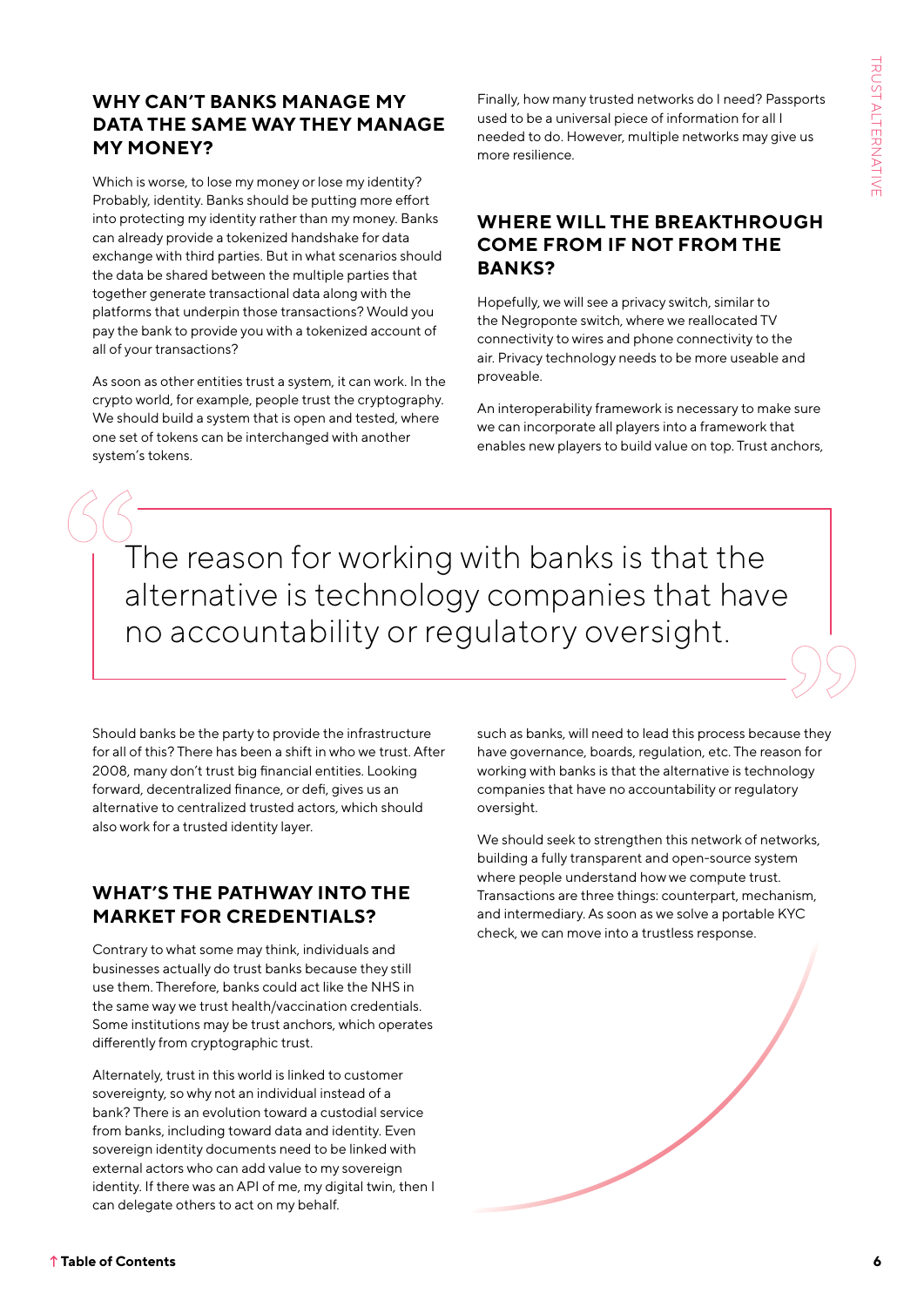### In a world where cards don't exist, what should a payment solution look like?

If we stopped iterating existing payments solutions but designed them from the ground up to address the needs of customers across a variety of contexts they transact in, what would modern payments solutions look like?

#### **PARTICIPANTS:**

**Leader: Pablo Tramazaygues** Partner, Financial Services EMEA, Retail Business Banking, Oliver Wyman

**Gian Battista Baa'** Head of Digital Payments & Services, Intesa Sanpaolo

**Tatiana Rozoum** Co-founder, Fintecture

**Evgenia Loginova** Founder & CEO, Radar Payments by BPC

**Henry George** CTO, Trilo

**Andy Wiggan** VP Product Management, GoCardless

**Oded Zehavi** CEO & Co-Founder, Mesh Payments

**Andrew Takyi-Appiah** Managing Director, Zeepay

**Francesco Simoneschi** CEO, **TrueLayer** 



#### **WHO IS IT FOR? WHAT DOES IT NEED TO DO?**

The future of payments will be seamless and frictionless. Wallets are still underpinned by cards; but outside of cards, account to account, instant payments running on QR codes are replacing this, especially in geographies where cards are less prevalent. As well, blockchain and crypto-secured payments systems are proliferating.

Historically, cash was the transfer of value for consumers. Over the last 70 years, complexity was added to the simplicity of cash's value transfer. We have the chance to design a simple system without all of today's caveats and instant payments are the way to do that. Corporates, on the other hand, hate the form factor of cards, but even when actual cards aren't used as a token, it still relies on the card rails.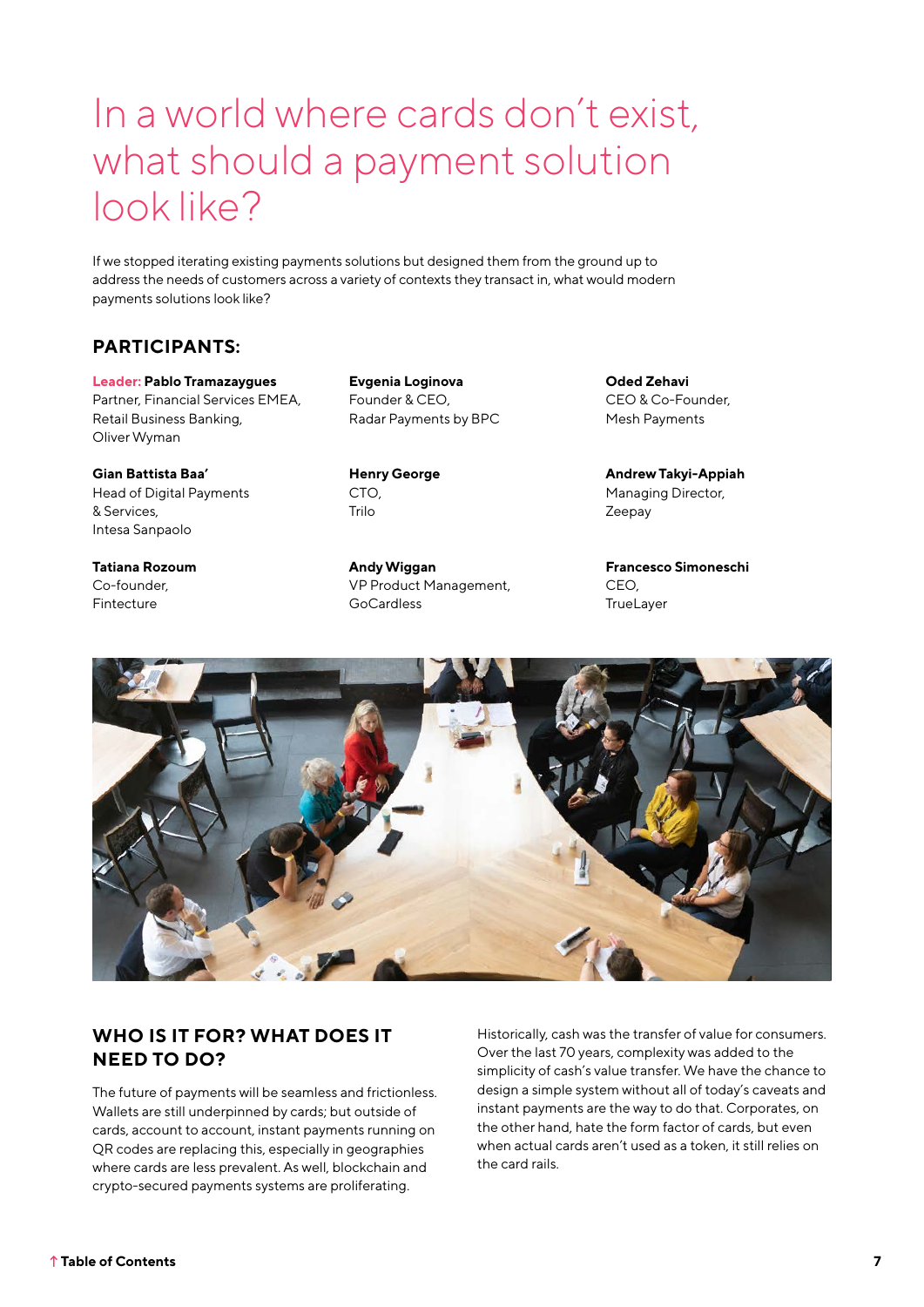It's difficult to replace the ubiquity of the card rails. Apple had the last great chance to create an alternative to the card rails. Innovation and niche solutions on the existing rails will come, but it will be difficult to disenfranchise Visa and Mastercard. In an open banking world, competition increases, and therefore, the speed of innovation should improve.

Looking at the retail experience, the expectation used to be that commerce would happen in person, via bank accounts, and physical wallets, but now, phones are the starting point. APIs are now fungible and security design is ready for peer-to-peer trust instead of relying on a centralized entity.

There will be a natural evolution of cards into wallets. in terms of the payments infrastructure, we will move to electronic funds transfer, which has evolved differently in different geographies. However, the infrastructure is still catching up and the question becomes which geography will move forward faster? In the European Union, innovators are leveraging the card rails, but the wallet rails offer far more possibilities. EMI is essentially a wallet with rules set by the regulator rather than by an operator, which increases the degree of consumer acceptance and trust.

#### **WHAT WILL BE THE MAINSTREAM AND HOW LONG WILL ADOPTION TAKE?**

We have to develop solutions to follow customers. The existing card infrastructure enables an ecosystem that allows customers to do what they want wherever they want, with whoever they want.

The critical innovation, however, should not be about the device or vehicle, but about the foundation for building multiple payment solutions that address different needs. The foundation must allow diverse participants to reconcile in-store and online and be cross-border, so standardization is important.

We also need to anticipate the behavioral change that will happen and build for what we anticipate. Once we work for the behavioral change, we have to build value on that changing behavior.

Questions remain about who pays for the infrastructure that supports open banking because we will still need infrastructure and rules.

#### **HOW LONG WILL IT TAKE TO CONVERT THOUSANDS OF BANKS AND REGULATORS IN EUROPE?**

Technology is the least of the problems to solve for payments innovation. Innovation likely has to come from big players or governments. We let governments provide us with utilities, so why not a payment infrastructure as a utility? Otherwise, it will evolve on its own as soon as there is a strong enough market player.

Aside from the policy aspect, any discussion around infrastructure should not be about technology, but the consumer behavior and then the mechanisms that enable it. Consumers have already made a choice to use wallets and super apps. The next generation will likely consider those as their native payments platform.

Convergence of wallets and card rails will happen through government legislation but even more so through the businesses that combine payments through open API ecosystems. Consider what would happen if Apple bought iZettle and owned the merchant and the consumer accounts. This shift will likely only happen because of some large brute force, like a FANG stepping in and pushing it forward with the massive amount of relationships and data they already have.

With open banking, we will have common rules and acceptance of new services for new customer solutions. In the future, there will be a few payment methods and ecosystems, rather than a single, global point of convergence. At the same time, consumers do not want complexity; they have a limit to how many apps they will use.

Consumers will ultimately decide which platforms or services to use based on environmental factors and frankly, what's cool or attractive. The average user doesn't care about payments: they just want value. Consumers are not loyal to anything that doesn't solve a problem, which is a fundamental stimulus for anything that delivers improved outcomes. This disloyalty may be one of the few things strong enough to overcome the card rails' network effects.

Merchants have a higher network lock-in factor, which is why they pay the bill for many innovative consumer experiences. That's why the business model has to change and competition has to be increased.

Even if we start with consumers, once we move to crossborder we must consider the opinions of governments and regulators. Cross-border e-commerce and travel will only emphasize the role of governments. Some global powers with their own agendas might be able to accomplish this transition in collaboration with a few others.

Single rails will have to adopt multiple payment instruments. Adoption will likely be led by mobile wallets as we use our phones for transactions rather than entering an app that requires a source of payments. One app will enable a payment that starts on one rail and ends on another. Linking ecosystems will allow us to include more people in payments.

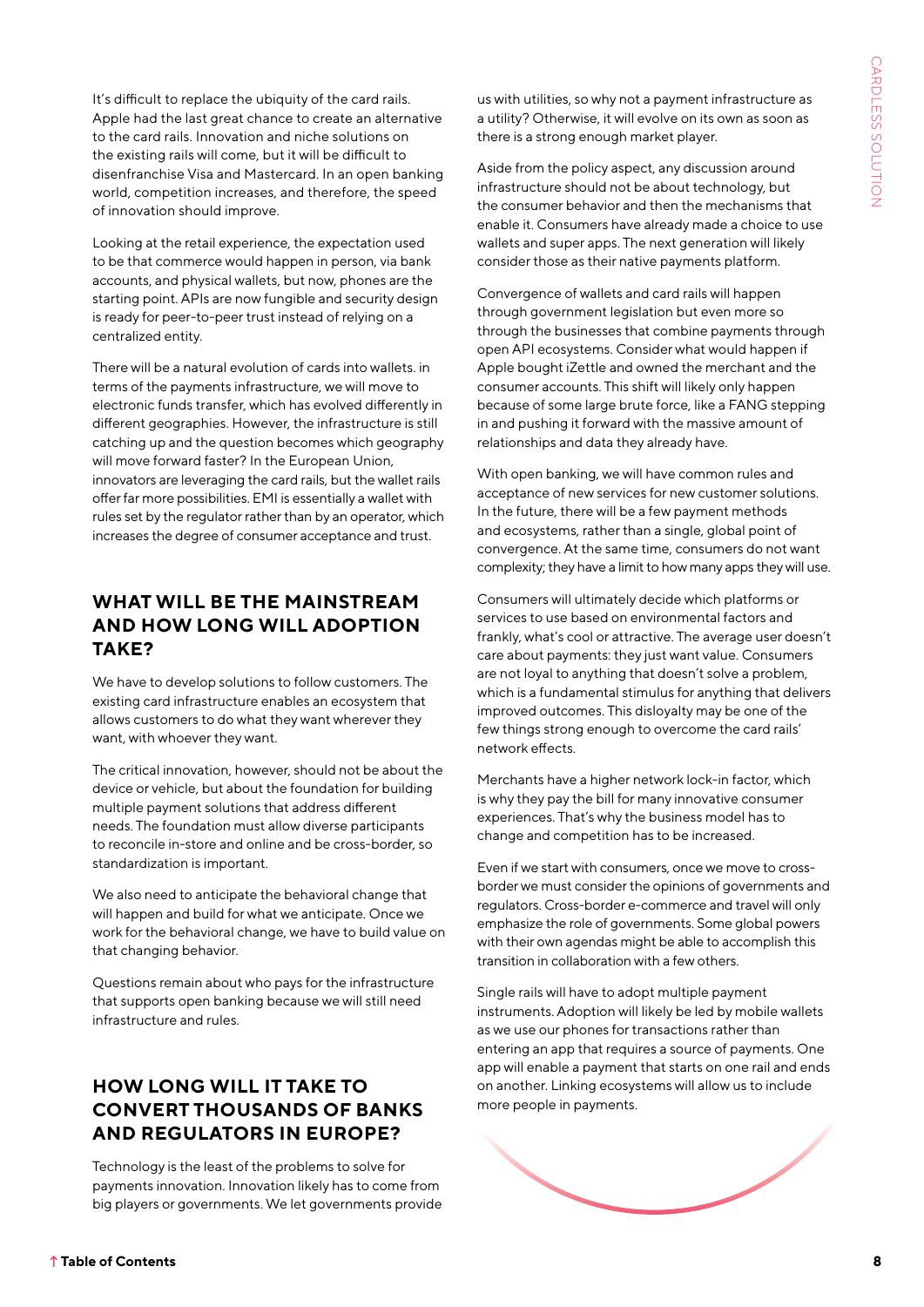### What should an open data economy look like?

With the inevitable progression from open banking to an open data economy, the financial services industry can play an important role in becoming the trusted core for the orchestration of data and payment flows between industry players. Let's move beyond open banking and map out what the industry would look like if we were building an open data economy. How will the competitive structure change? What will be the role of financial organizations? How will it change the technological fabric on which the financial services are built and delivered?

#### **PARTICIPANTS:**

**Leader: Louise Beaumont** Chair, Advisor, Speaker

**Elise Johnsen Kirkhus** COO, Neonomics

**Jack Wilson** Head of Policy, **TrueLayer** 

**Yasamin Karimi** Head of Product, Codat

**Ron Carey** Head of Product, Yapily

**Anil Hansjee** General Partner, Fabric

**Rune Mai** CEO, Aiia

**Katja Hunstock** CPO, finleap connect

**Sam Seaton** CEO, Moneyhub

**Marijke Koninckx** Chief Product Officer, BankiFi

**Denise Johansson** Co-Founder, CCO & Deputy CEO, Enfuce Financial Services



The first step is to define the supply and demand side between data creators, holders, and users, which raises the issue of sequencing and what to build first: networks or funding?

#### **CONSTITUTION**

We must decide whether rules for the data creator, holder, accessor, and user should be voluntary or mandatory. We must determine if the open data economy concerns originating data or metadata and whether data originators can remove metadata.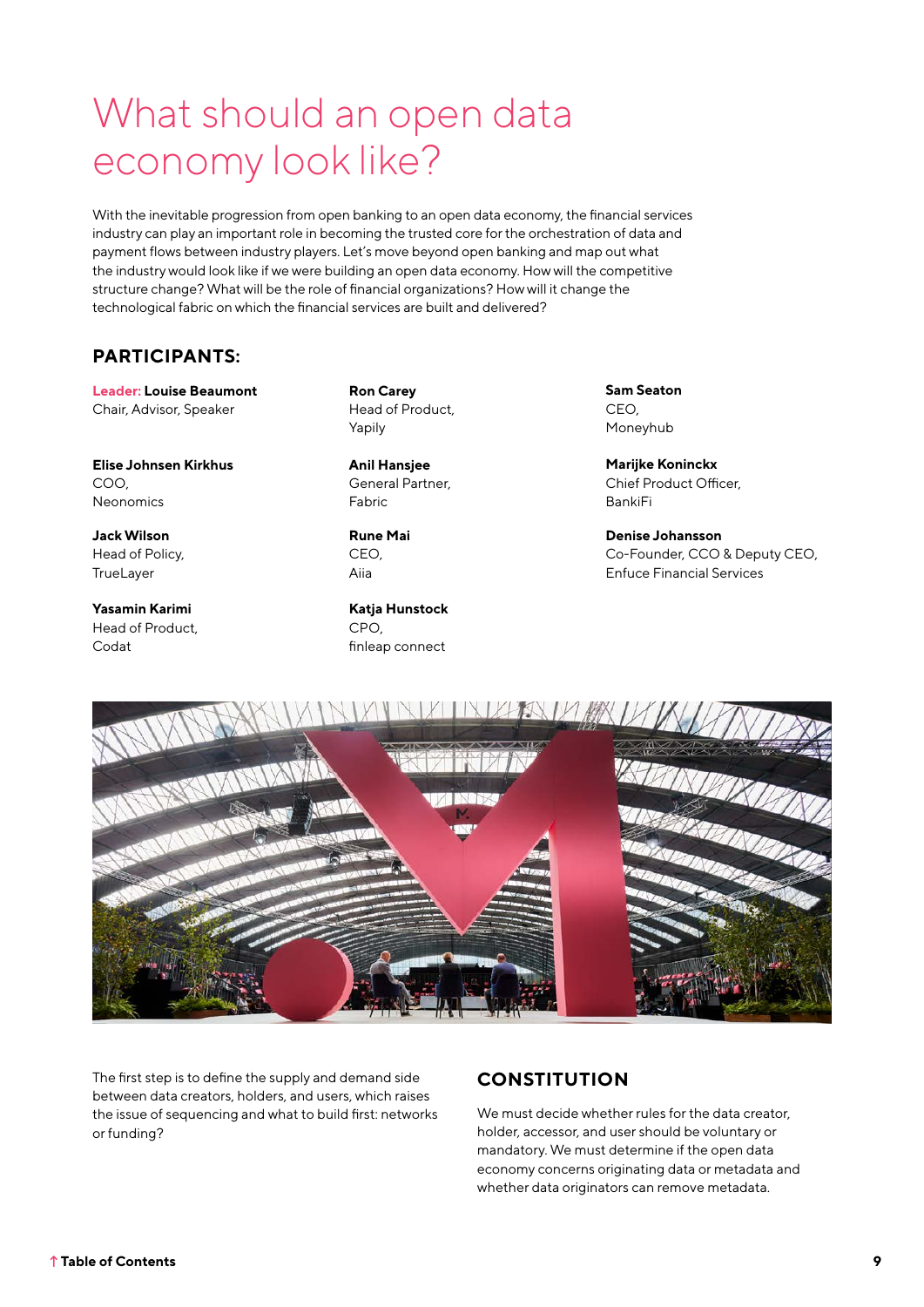As it is, consumers generate data but it gets locked up with a provider. Customer data needs to be used to empower the consumer and not be hoarded. However, an investment firm, for example, will be reluctant to give access to data around customer investment choices.

Under the open banking regime, the value was transferred away from incumbents, which led to friction in adoption and experiences. In transport or content or journalism, open data has worked because there was a natural understanding of the win-win scenario. Open banking rules are meant to increase competition, and the ecosystem is already developing, but it's not regulated. In financial services, most incumbents are scared of losing what they have rather than thinking about what they could do.

With financial data, the data controllers are more sensitive owing to financial regulation. And it's not just hesitation from data controllers. The Dutch government commissioned a survey that found hesitance from consumers around sharing their financial data. We need to ensure we can better the lives of Europeans with better data sharing, which PSD2 did not achieve.

How then do we incentivize participants and break down the risk of my data being corrupted? Regulation can make consumers more likely to trust new solutions, but how do we incentivize the providers?

This can be market-led. Consider, there were monetized API economies before PSD2; for example, using Google maps data. Although banks have been disintermediated

> from some transactions, open data can allow them to gain more details about their customers.

Most banks won't be able to deliver on this vision of an open data economy because they are not aware of what data they have. Banks' strategic decision-making is also not focused on this, as they react to perceived present competition. Banking oligopolies need to be broken down and the fountain of data held between them unlocked.

The best regulation that could happen would be to decimate

banks and split them into component pieces. Regulators could move this forward faster, but more often than not, they respond retroactively to issues in the market.

So what are the alternatives? Defi offers a new set of mechanisms to monitor transactions and movement of data, but that is 10+ years from realization. Meanwhile, tech companies are unlikely to create a genuinely open data economy, as evidenced by the fact that Google doesn't allow consumers to access their data. Technology firms abide by the regulation but not it in a way that empowers consumers.

The commercial value of open data is massive, but market forces working at their own pace will mean it doesn't come soon enough. Having considered the options, we still need a kick in the butt from the regulators.

#### **A SUCCESSFUL OPEN DATA ECONOMY**

We should aim for a hyper-personalized, predictive, and preemptive service. It should be pleasurable and not biased in any way. The goal should be that the end-user sharing their data that has a safe enough environment to share it. Customers should also be allowed to revoke access to their data.

The commercial value of open data is massive, but market forces working at their own pace will mean it doesn't come soon enough.

It took regulators forcing the hand of banks toward open banking. Even with the regulations, it hasn't done enough because there are excuses in how those regulations can be interpreted. It will eventually take market forces to create a business model with virtuous cycles in supply and demand to achieve long-term success.

Has the regulation gone far enough to allow the market forces to take over? There is a carrot and a stick dimension to creating new experiences, but there is an increasing awareness that the data should be the consumer's and that they should have oversight into how that data is monetized. Value creation will lead to funding.

If we didn't have regulation, there wouldn't be trust for everyone to participate in open data ecosystems. Therefore, regulators play a foundational role but don't offer enrichment. New fintechs that openly share data and are transparent about the purposes of that sharing will win. In the end, the consumers will pay for it.

Looking at the business model, there is a disconnect between people who create data and the value creators, but we can't create an open data economy without controllers and access providers. For those that provide access, it's an easy business model. For data holders, however, there is no financial incentive, especially under open banking.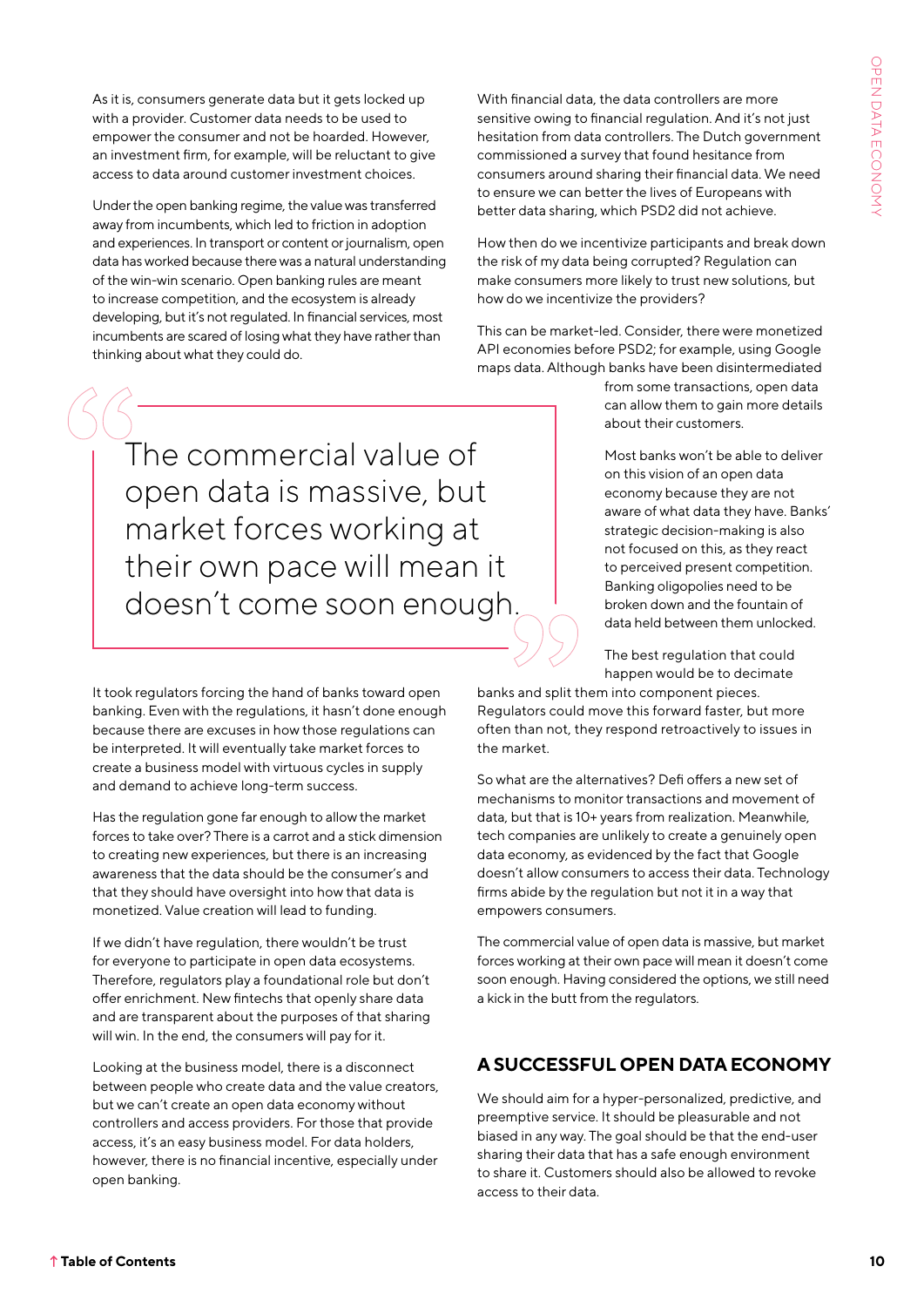We need either regulated information warehouses, like in the derivatives markets, or synthetic data that others can use.

The business model becomes clearer as transparency drives customer choice. Most customers don't understand the financial value chain and the margin extracted by payments banks, for example. Price is an ultimate measure of success, and if it leads to price improvement for consumers, we know it has worked.

An open data economy would be highly attractive to innovative investment in light of the potential for better business models. Established organizations would want to base themselves in open data economies because they see the value. Individual consumers benefit from better services and products. At the same time, bad actors lose out because it's harder to do wrong.

An example of the value for consumers and institutions is in fraud and crime prevention. Improved data sharing would enable banks to reduce their risk and thereby theoretically decrease costs passed on to consumers.

The heart of value creation in an open data economy is the power of personalization. The value exchange comes from making products relevant to consumers exactly when they need them.

#### **NEXT STEPS**

We need a GDPR 2.0, where we can be more open with data usage for legitimate purposes. We need either regulated information warehouses, like in the derivatives markets, or synthetic data that others can use. A GDPR 2.0 would need to make data portable, instant and transparent.

More joint work should be done to educate consumers and celebrate the improvements in specific use cases for them. The UK's Competition and Markets Authority has been advertising these wins in the UK. Transparency will be a big driver of consumer adoption.

Regulators will benefit from further education and advice as well. Often they are unclear what the impact of their regulations may be. Regulators seem unclear, for example, about the line between convenience and advice, such that financial firms are worried about making recommendations if they will not match suitability rules.

On the business side, we need to create a smart data right and regulate what access to that looks like. The ecosystem for business data is more complex, especially if you include the world of accounting.

The development of the open data economy will be more evolutionary as great experiences are developed. The industry must continue to innovate to create new user demand and continue to put pressure on data holders. Ultimately, we need to strive for societal benefits and a system that's fit for purpose.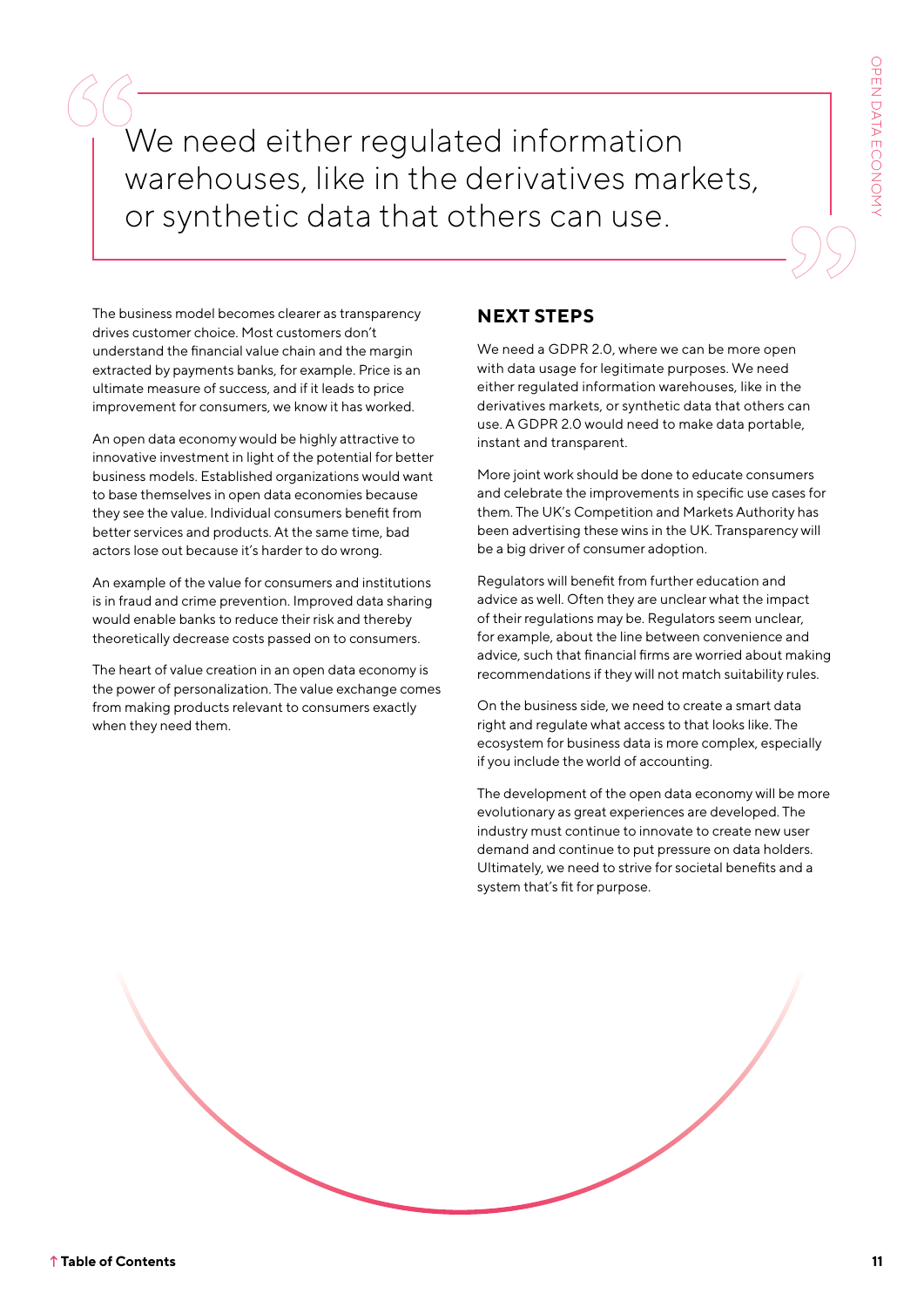### What infrastructure do we need to build to enable individuals to control their data and assets in all of their variety?

As an industry, we know how to manage a very limited range of assets, but it will change fast. Personal behavioral data, health data, programmable money, identity, etc. - are all assets we should have control over. Everything we can exchange and generate when interacting with platforms is an asset. What technology and infrastructure do we need to develop to enable that control?

#### **PARTICIPANTS:**

**Leader: [Alexander Koppel](mailto:alexander@riddleandcode.com)** CEO, **[RIDDLE&CODE](http://www.riddleandcode.com/)**

**Thomas Otendal** Head of Group Treasury, Saxo Bank

**Lior Lamesh** CEO & Co-Founder, GK8

**Max Boonen** Founder, B2C2

**Michael Shaulov** CEO & Co-Founder, Fireblocks

**Jean-Marc Stenger** CEO, Societe Generale - FORGE

**Graham Rodford** CEO, Archax

**Jan Brzezek** Founder & CEO, Crypto Finance Group **Adrien Treccani** CEO & Founder, **METACO** 

**Oleg Kurchenko** Founder & CEO, Binaryx

**Petr Kozyakov** Co-Founder & CEO, Mercuryo

**Dolf Diederichsen** Co-Founder & CEO, Hyphe



#### **HOW DOES REGULATION INFLUENCE STRUCTURE INVESTMENT?**

Infrastructure investments are heavily biased by the expected regulatory environment, which is why we need to explain to regulators about self-custody or direct custody. That said, the regulatory environment has progressed a lot even since 2018. US regulators are competing with

each other making it hard for crypto companies to enter the market. The US is a mess right now, but the Biden administration is much more engaging.

In terms of funding new infrastructure, venture capital firms are not bothered by regulatory uncertainty - it's just a bump on their time horizon. Working with tier 1 banks is beneficial because they already actively work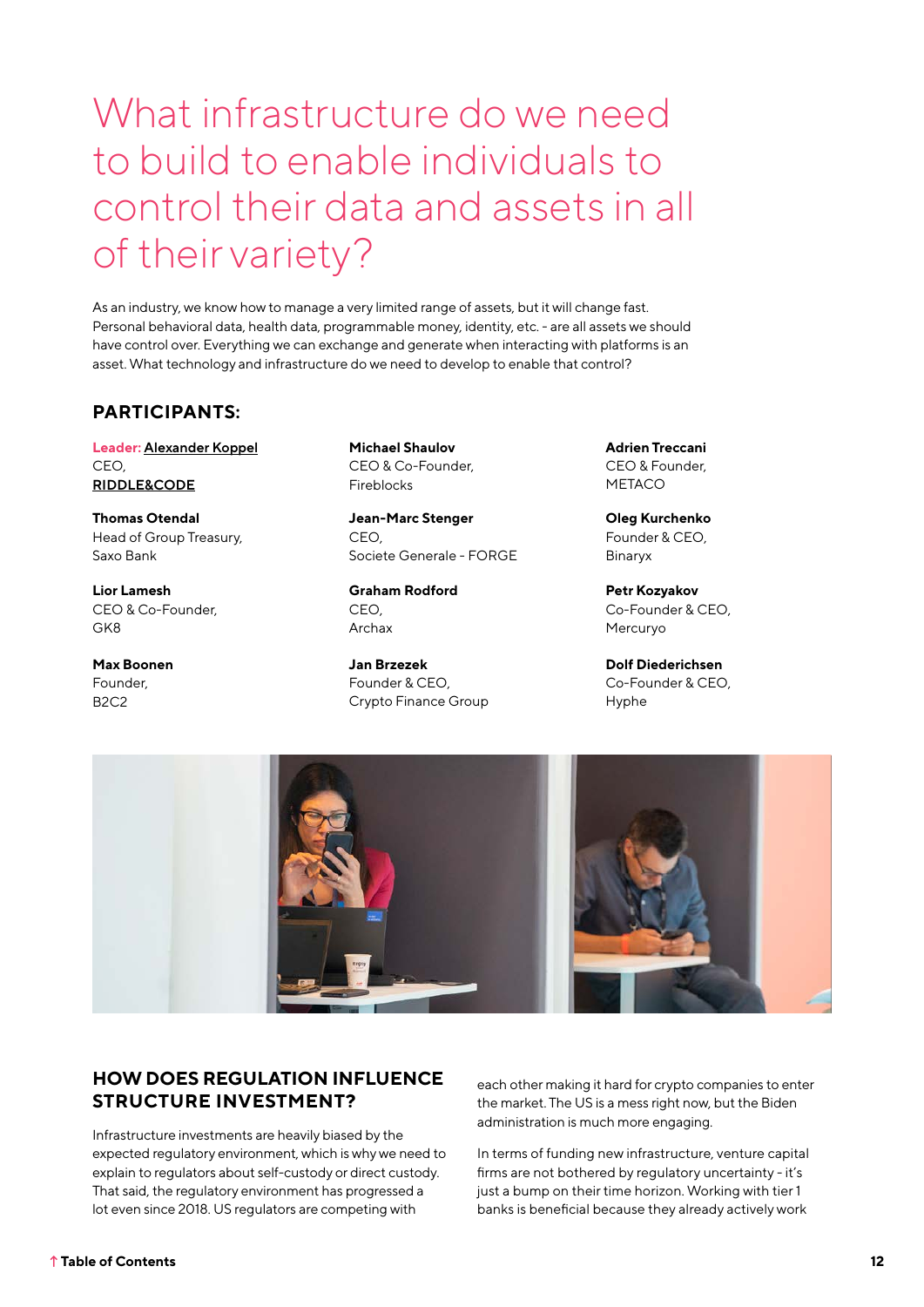with regulators and have better discussions with them. Apparently, regulators in the US prefer incumbents over firms like Uniswap because they think they can control incumbents better. Working closely with banks, joining them in conversations with regulators and making adaptations in the technology layer will foster regulatory confidence in the crypto industry.

Compared to the regulatory competition in the US, in Switzerland, one regulator got in early and built up expertise, which means they approve licenses much faster. Germany, on the other hand, is not advancing. Meanwhile, Switzerland's FINMA is cautious, meaning we can't deploy new features as soon as they're ready. The entire infrastructure discussion is predicated on the speed of regulator, rather than technological development.

Thus far, the crypto industry has failed at cultivating beneficial regulations. Going forward, the right approach should be finding common ground as we're missing a common language and the clarity and transparency that come from that.

Consider how hard it is to get a bank account as a crypto company. It may create a business moat for some, but has hindered broader development of the industry. Localized registrations across Europe have made it extremely onerous to expand, such that it's hard to sell this to banks and institutions. The industry needed to communicate better and proactively shape regulation.

Before five years ago, a crypto firm could work from one license around the world, but now you need a license in every country where such licenses appear. In five years, the whole market will be covered by licenses creating a market for providers to enable efficient access.

Crypto asset permissions cannot be passported which shows a lack of maturity from the regulators. We want to be cross-border but we have to apply for a new license in every jurisdiction. Meanwhile, Binance can innovate and pay tax offshore. Rather than resist this disruption, regulators need to get ahead of this and cooperate to remove the incentive to operate in the grey area like Binance.

Identity and KYC is a priority issue to address and find clarity with regulators. The problem of payments is also the problem of identity. It's unlikely consumers will trust the governments to take these details back, but what about banks? Why would people trust banks to do something that isn't in the banks' self-interest? The solution might be a consortium of banks providing an identity and KYC solution.

Open banking will eventually expand into ID sharing, but if we pursue a European blockchain for identity data, it would likely take 5-10 years to realize. KYC verification is the first problem for crypto companies to solve, as it will allow regulators to directly connect to the database and automatically pull the information they need.

We need to understand the commonalities of individual regulators because they are speaking with each other, coordinating and adapting frameworks from each other. The result is that when a firm gets a license under principles-based regulation, they then implement it globally because they only want one system. The problem is when there are contradictory regimes. There is a lack of standards even inside Europe.

Another issue is that regulators expect crypto firms to follow the same rules as traditional asset classes. Working closely with banks, joining them in conversations with regulators and making adaptations in the technology layer will foster regulatory confidence in the crypto industry.

#### **WHAT INFRASTRUCTURE NEEDS TO BE BUILT?**

The Swiss market is already quite fragmented in that there are many different needs. The main thing we see is the need for modularity by jurisdictions and processes. The best approach would be to create foundational layers we know are common as well as best practices around key management and storage to align requirements across jurisdictions.

Regulators are completely fine with digital bonds, if not crypto. Tokenized traditional assets will be accepted faster than other digital assets, which is why tokenized assets should run simultaneously with crypto assets as new asset class. Societe Generale has placed a tokenized bond via the public Ethereum network, which the regulators feel more comfortable because it resembles familiar securities.

In Europe, things are moving in the right direction: e.g. the pilot regime for security tokens. What is missing is a common language and clarity among participants to begin building common services that can talk to each other along the value chain. Infrastructure must be able to adjust to all circumstances as the challenges are similar in every country, but the execution is different.

For banks, asset and settlement are different in the digital asset world. Traditional banks will be truly disrupted and we may see a Kodak effect for some incumbents. That said, there is a strong convergence between native crypto players adding traditional financial capabilities and some traditional banks incorporating crypto expertise.

Holding crypto assets is a 100% risk weight in the view of many banks, so having tokenized bonds instead of traditional bonds has a positive effect on risk management. Also, there is no spread to be earned, so everything sits in the post-trade cost structure of the business. We need the infrastructure, but we also need a business model to support the risk weighting.

Client demand for crypto is there, as is the demand for tokenized assets from banks. When you talk to a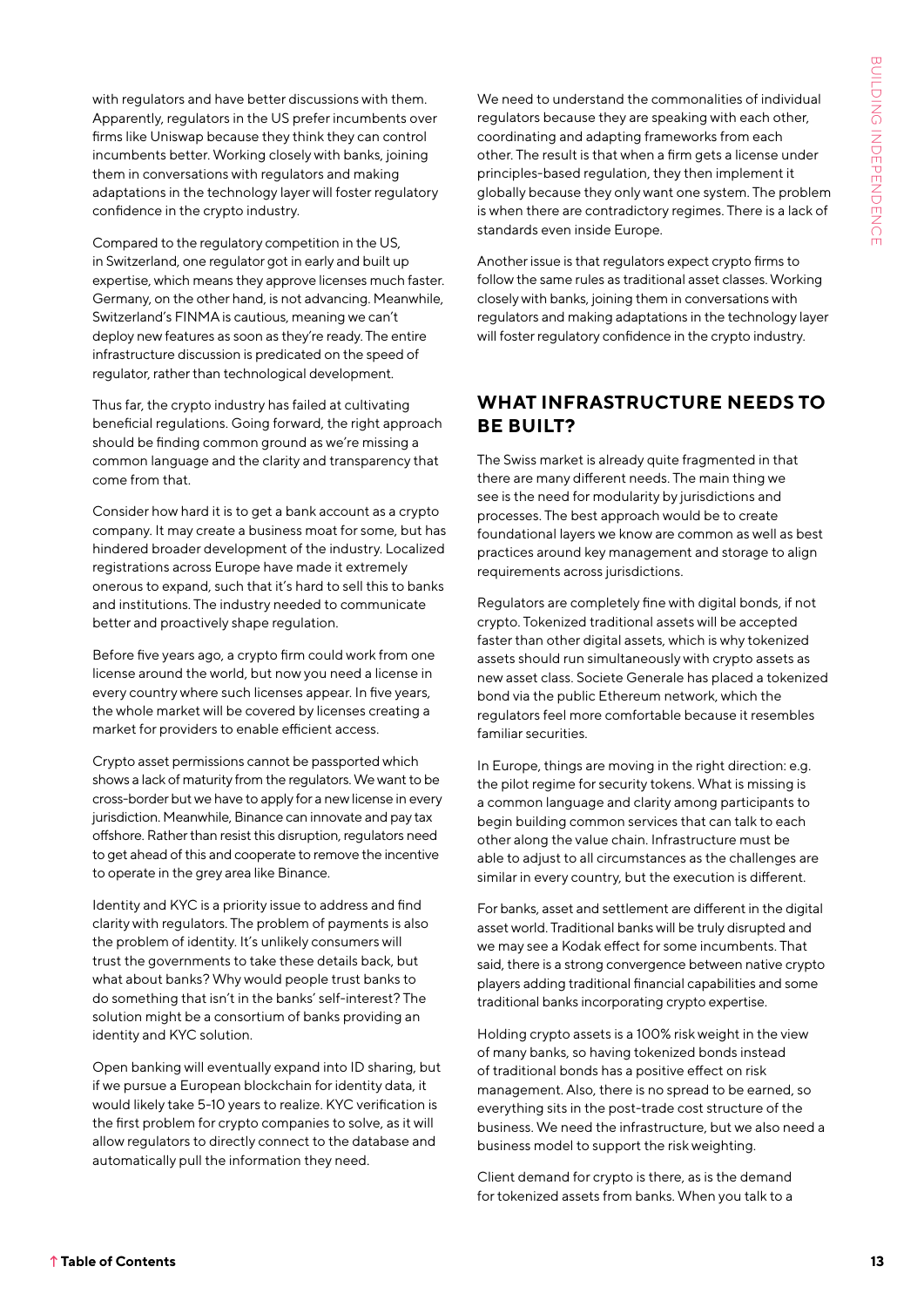bank about crypto trading, it's a revenue source. When you talk to them about digital assets, it sits with the innovation lab, so it's harder to get those services and products into production.

We talk about how we need to improve bank settlement, but we need to create an infrastructure for tokenized assets and then the rights of non-digital assets can be tokenized, which ensures the settlement of those rights is done correctly.

If you talk about the future, it's clear that defi projects are the most exciting and directionally correct infrastructure. The biggest issue is there is one world of crypto and another of tokenized securities. If your firm touch securities, you have to be regulated and become a broker-dealer, which limits the innovation in that space. Consider the opposite case to make this clearer. If tomorrow, Binance issued a tokenized bond, it would be 10x oversubscribed. There is so much money behind Tether because crypto market participants have no trust in banks.

In the end, we're building two parallel infrastructures: the neobanking infrastructure and the regulated world. Banks are all curious about blockchain, but the ones that moved forward were the ones interested in crypto as that is the only revenue source. For tokenization, there is no reasonable business case for tokenization on the blockchain because they just do so on private blockchains citing information security. Banks should stick with cryptocurrencies.

We shouldn't underestimate the infrastructure we're building. The pipes can support any token or asset, but they aren't fully utilized. In terms of tokenization, we see massive value creation for clients as a way to create a global marketplace that enhances the financing opportunities for companies seeking finance; for example, investment managers accessing fractional assets they can't access now. We see value in 24/7 market access as defi protocols smooth operations and enable greater efficiency and profitability.

True blockchain technology can only come with a public blockchain, born in the world of open-source. Common standards and interoperability will be essential, but the first step is to reengage to create a common language to allow clients to move between providers to grow the industry first. Only then should we build competition.

The industry should set standards around who should store private data and create a data exchange and then take them to the regulators.

#### **IN THREE YEARS' TIME...**

Banks started as vaults in a village and then added layers of complexities and services. The layers then became the source of revenue instead of the vault. Banks may see a parabola and return to money from storage because they can't afford to miss the opportunity and only become a digital vault. Anecdotally, we're already seeing heads of crypto at banks applying for roles at crypto firms. Hopefully, banks will build and address the fragmentation in the crypto market.

If banks will not engage, they will miss out on an entire economic generation. On the other hand, if they start with custody, they can build staking, defi and NFTs on top of that. Otherwise, banks will be limited to trading crypto, but only as minor players.

Non-financial companies are already trying to transform their assets into digital assets, but many won't finish the migration until regulatory standards become more clear.

We're seeing the convergence of crypto with traditional financial services with the result that some assets will be categorized and regulated. Despite that, half of banks still may not offer accounts to crypto firms.

CBDCs and digital wallets will provide the financial infrastructure we can operate on. With a digital wallet that includes every asset and personal control of those assets, Coinbase and the like will be ready plug in their APIs. We must build a digital infrastructure where consumers buy crypto at any broker, which will then enable the provision of access to investment classes many consumers do not currently have access to.

In the future, we'll just talk about assets on the blockchain and all the non-bankable assets we have on the blockchain, both as a person and a corporation. Assets and personal data will be given value and others will be allowed to extract value from it.

The value in crypto will not be in coins, but in crossborder payments and CBDCs where digital assets are the rails for processing payments. Crypto trading margins will reduce significantly, so payments will be key to the business model. The appetite of banks to go into that space will be determined by where central banks are on their journey toward digital assets. If cash can flow into the digital space it will change the whole picture.

Building the bridges in the financial ecosystem will, in turn, build bridges to energy, mobility, and other data products including the machine economy. NFTs or incentivized models will encourage the technology firms to move into new digital products. Imagine if tomorrow Facebook announced that attention can be used to mine Diem coins.

We're entering a new era of transforming physical objects into digital copies, tokenizing any kind of machines.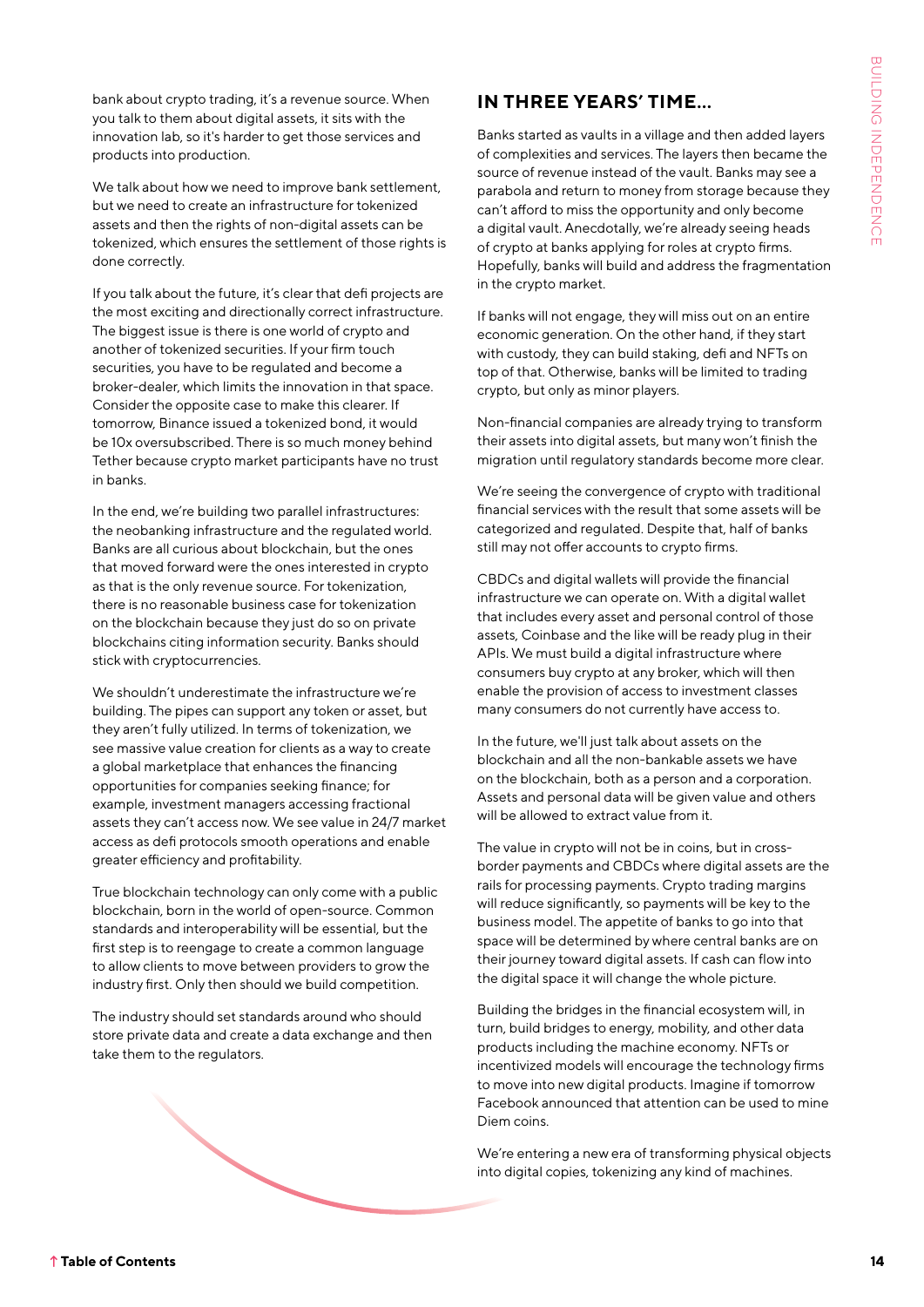### What's the least number of times you can have a customer prove their identity?

The industry standard is the assumption that the burden of proving one's identity is on the customer. And all of our interactions and experiences are built to start the relationship with the request to prove one's identity and eligibility. How would the products and our interactions with them change if we started from the assumption that the burden of proof lies with the company and the product instead of the end user? What technologies, flows, and partnerships do we need to build and use to allow customers to never have to prove who they are?

#### **PARTICIPANTS:**

**Leader: Andrew Bud** Founder & CEO, iProov

**Kaarel Kotkas** Founder & CEO, Veriff

**Krik Gunning** Co-Founder & CEO, Fourthline

**Eduardo Azanza** Co-Founder & CEO, Veridas

**Fabian Eberle** Co-Founder & CEO, Keyless

**Liudas Kanapienis** CEO & Co-Founder, Ondato



#### **DO WE ACTUALLY THINK IT'S A GOOD THING TO VERIFY ONCE?**

Initial Identification is already done well, but subsequent authentications should then be continuous and the least intrusive as possible. As a result, will this foster convergence between Identification and authentication?

Reverification is the target because that is where the market wants to move. Banks don't want to move there but regulators are pushing them to re-KYC every 3-5 years depending on the customer's risk profile.

The question is not how many times a customer must verify, but how can we eliminate friction from each instance. It's about completing a proper identification once and then reusing that throughout the customer lifecycle.

In the end, the least number of times you can authenticate a customer is every transaction, as some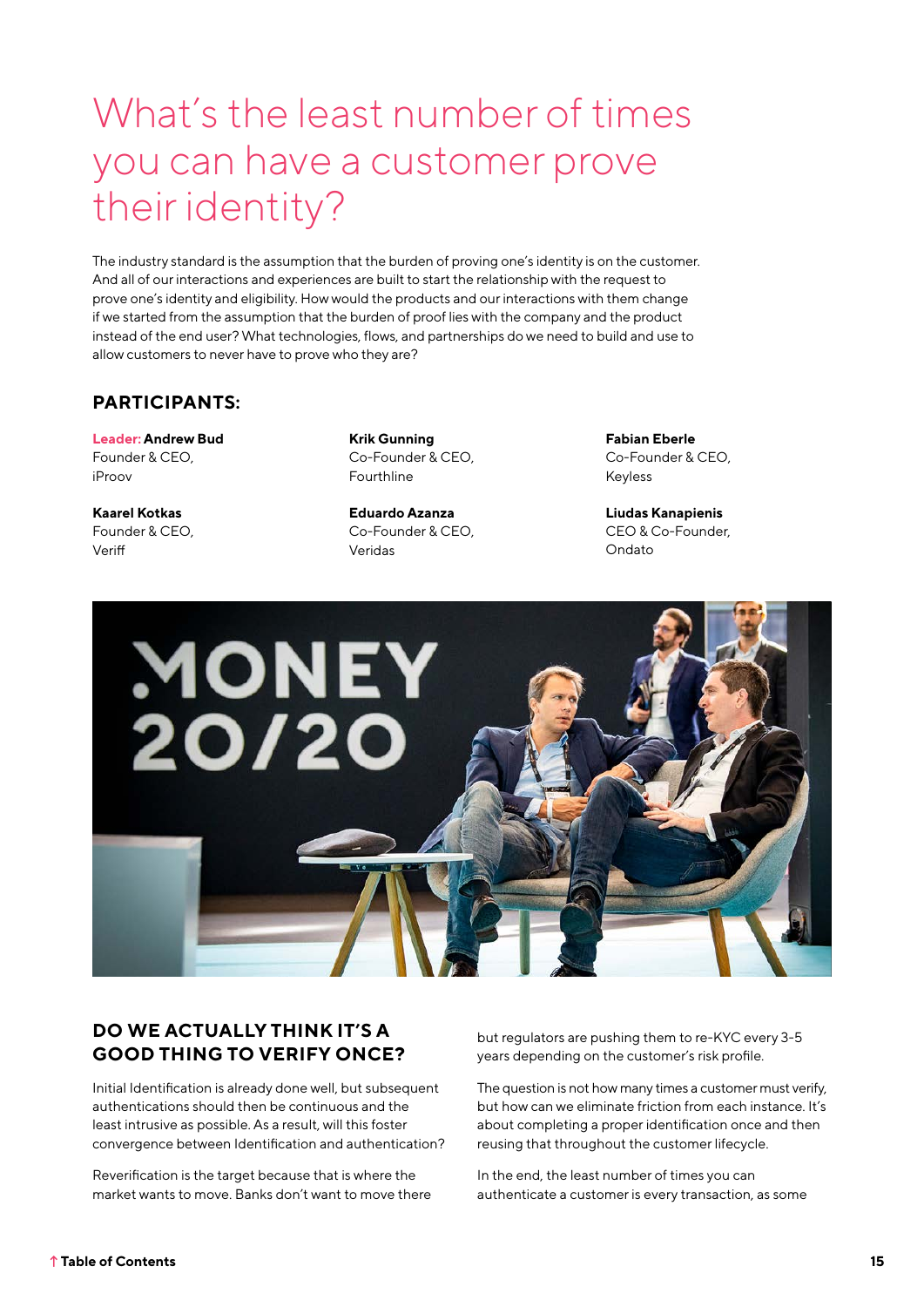type of credential will be used, even if it is just unlocking their phone screen. The main question from a consumer's perspective is consent. We should aim for a process where authentication happens every time the user wants to be identified.

Continuous KYC represents AML needs, but it gets back to authentication. You don't have to show documents when we know it is you. We are clearly moving to a future where you can approve high-value transactions with your face.

Another important consideration is how many data controllers there are. Estonia has one, but the British have an aversion to one data controller, so we have to take into account cultural and regulatory values. To simplify authentication, we need locally compliant flows in different countries to accommodate different regulatory frameworks or user preferences.

Much of this depends on how governments define a strong ID, which is sometimes strong high-tech ID cards. An EU wallet and common identity will come and getting it right will be the most important task in light of what the FANG companies are doing. We need to find ways to help governments improve the strength of their identity systems.

Looking at Germany, for example, BaFin doesn't just want video KYC. Sometimes the live video call serves the purpose, which is much more secure than presenting a document at an office to a civil servant who is not trained to verify documents. When using a live agent, we have to remember that people are subjective by nature. Objectivity is achieved by database decisions and automation, which is why we want regulators to understand this better. Regulators push back on algorithmic bias and discrimination, but it's still better than humans are.

Sometimes the obstacle is not the law as such, like GPDR, but the local authorities' understanding of that law, especially around the data and how to authenticate it.

#### **WHAT ARE THE OBSTACLES?**

Regulatory differences are not a genuine obstacle. The real obstacle is how to solve these regulatory differences for clients so one solution works for multiple countries. Said another way, can we make a seamless digital wallet that operates across markets and doesn't get killed by national barriers?

Regulatory differences certainly represent an opportunity for us to solve that complexity. Sometimes the obstacle is not the law as such, like GPDR, but the local authorities' understanding of that law, especially around the data and how to authenticate it. For example, in Estonia, if you request data validation, you would get it. However, in Romania, you would not get anything. Also, some countries expose their verification services securely to third parties so companies can check against their national strong identity. It's down to institutional understanding.

Does ID verification need to be solved by governments when many have proven they are not good at it? Governments should authorize an ID and audit 3-5 companies that distribute those IDs, rather than building and owning the ID infrastructures. For example, Europe's eIDAS (electronic IDentification, Authentication and trust Services) system is government-regulated but has a federated operation.

The BaFin rules prudently allow for asynchronous video recording, while the Swiss want you to localize security features. The Dutch regulators, meanwhile, are one of the first moving to biometrics.

Education for regulators is needed so they can learn and we can move the industry forward faster. Yes, we can automate, but we never say we need to remove all human involvement. Regulators will never accept a black box system, which means automation must be about increasing quality.

Speaking of automation, matching is the easy bit, but it's much harder to recognize a deepfake as liveness challenges are hard for humans to solve. There is a prejudice among regulators that the technology is flaky and humans will sort it out, whereas humans actually introduce noise into the equation.

Biometrics is a means to make subsequent authentications more frictionless, but it shouldn't come at the expense of privacy and security. We want to authenticate without storing data in a central database. Phone tokens verify as a second factor, but it's not great to have biometric data stored in a local place for a long time. We need a user-friendly way to continuously identify customers without having to ask for passports.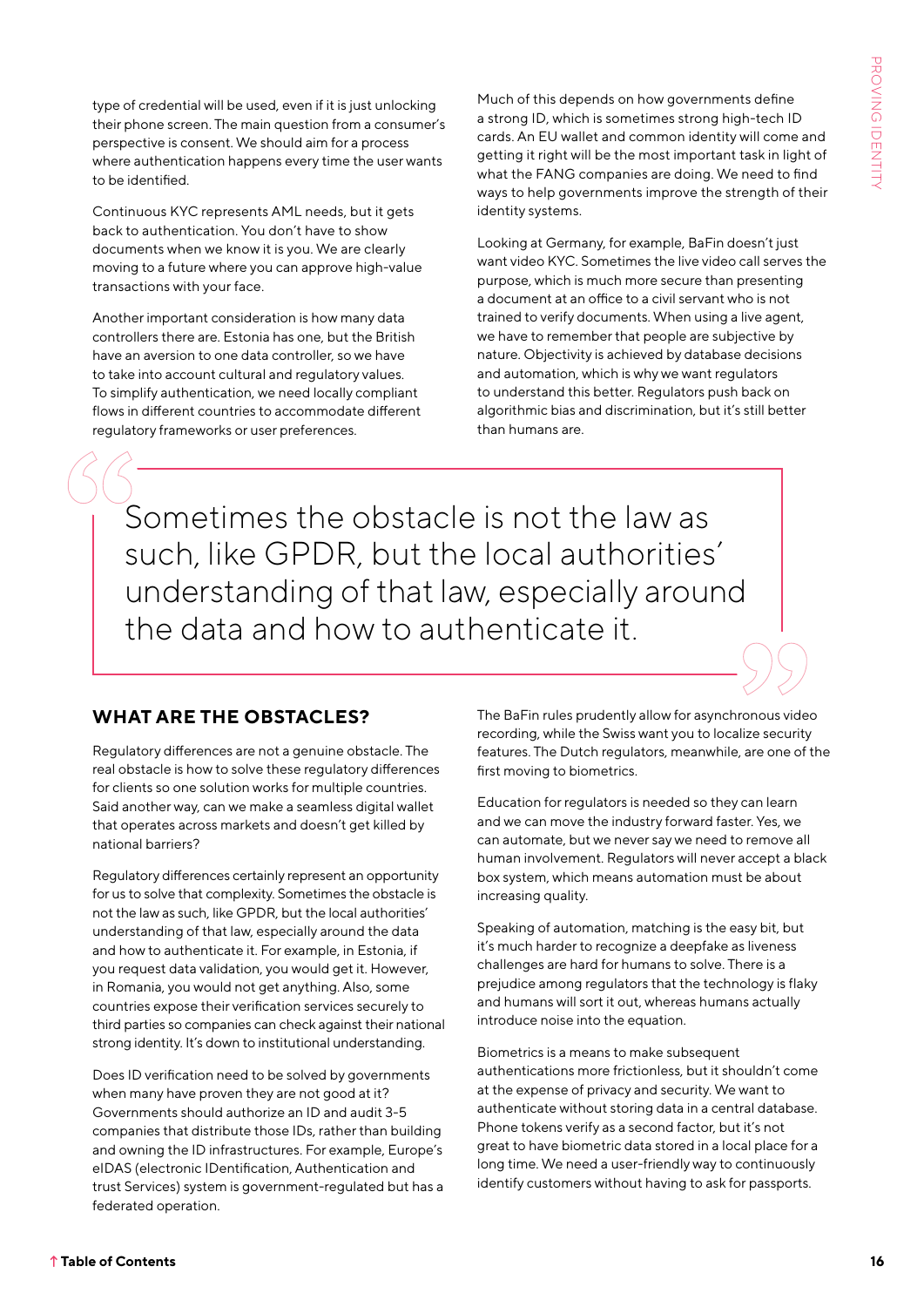On a related note, Covid health certificates have changed the landscape for digital IDs and pan-European recognition. It proved governments can't solve the verification issue because we don't have one regional super app. Covid certificates are required at grocery stores, but stores still require a passport or other strong ID. They have become a box-ticking exercise and a colossal missed opportunity.

Biometric authentication of vaccination certainly raised an uproar, demonstrating how much biometric firms need to do more public education. We have a responsibility to talk to regulators about the opportunities and risks of biometrics as the best way to demonstrate identity.

#### **VERIFIABLE CREDENTIALS**

Verifiable credentials and zero-knowledge proofs are technologically quite interesting but there are still flaws. If you go through the process of ID verification, we should empower citizens to control how their data is shared. Zero-knowledge proofs are good, but does technology always improve the status quo?

Moving from a centralized ID scheme or fragmented IDs to something that is user-centric is a great way to go, but it is only useful once there is a marketplace for ID verifiers, holders, and users.

In a verifiable credential model, who is the data controller, as the data will be on the customer side? The first principle is an individual's national ID, so there will still be an onboarding process. In 5-10 years, businesses will be onboarding people to their verifiable credentials and authenticating them to those.

There is real demand for self-serve IDs, but who will pay for the infrastructure? There may be scenarios where merchants could pay for the service. For example, if a supermarket introduces a verifiable credential into your Apple wallet, they will be able to authenticate alcohol purchases. That said, some consumers may want to pay for it because it will be so much cheaper than the inefficiency of re-authenticating for each transaction. Also, the cost savings in reusing the information may encourage banks to pay for it. Electricity grid infrastructure, which is paid for by the operators, could be another model. Banks, who save money from the new infrastructure, would act as the grid operators.

In Estonia, the government made the digital ID cheaper than the passport, wrote it into law that you need an ID, and then lobbied the banks that they needed this for account opening. Similarly, we will need to build up a network of businesses to utilize verifiable credentials once the market is ready.

Until they have sorted out how verifiable credentials will work under GDPR, the European Commission doesn't

want the consumer to be the data controller. However, under GDPR, individuals are the controller. For national governments, the problem is that they realize they can make money off of this.

Banks, who save money from the new infrastructure, would act as the [electricity] grid operators.

#### **WHAT SHOULD EIDAS BECOME?**

Governments should create the infrastructure and framework and leave the market to attract customers by solving problems. For example, Europe's eIDAS needs to be clearer across jurisdictions.

eIDAS says ID verification should be the same strength as a physical ID. Meanwhile, in the Netherlands, the law around digital government has been sitting in parliament for two years. eIDAS should solve this today, but in practice, it has not.

Assessments of what constitutes strong verification in each country follow different criteria, but eIDAS only tells you the methods of testing, not the thresholds for passing those tests. The European Commission should define those conditions and not allow auditors to operate differently.

Opening up ID wallets to third parties to create a competitive market for services is not that bad of a base to begin from. A European ID wallet will be as important as the Euro was to the Union.